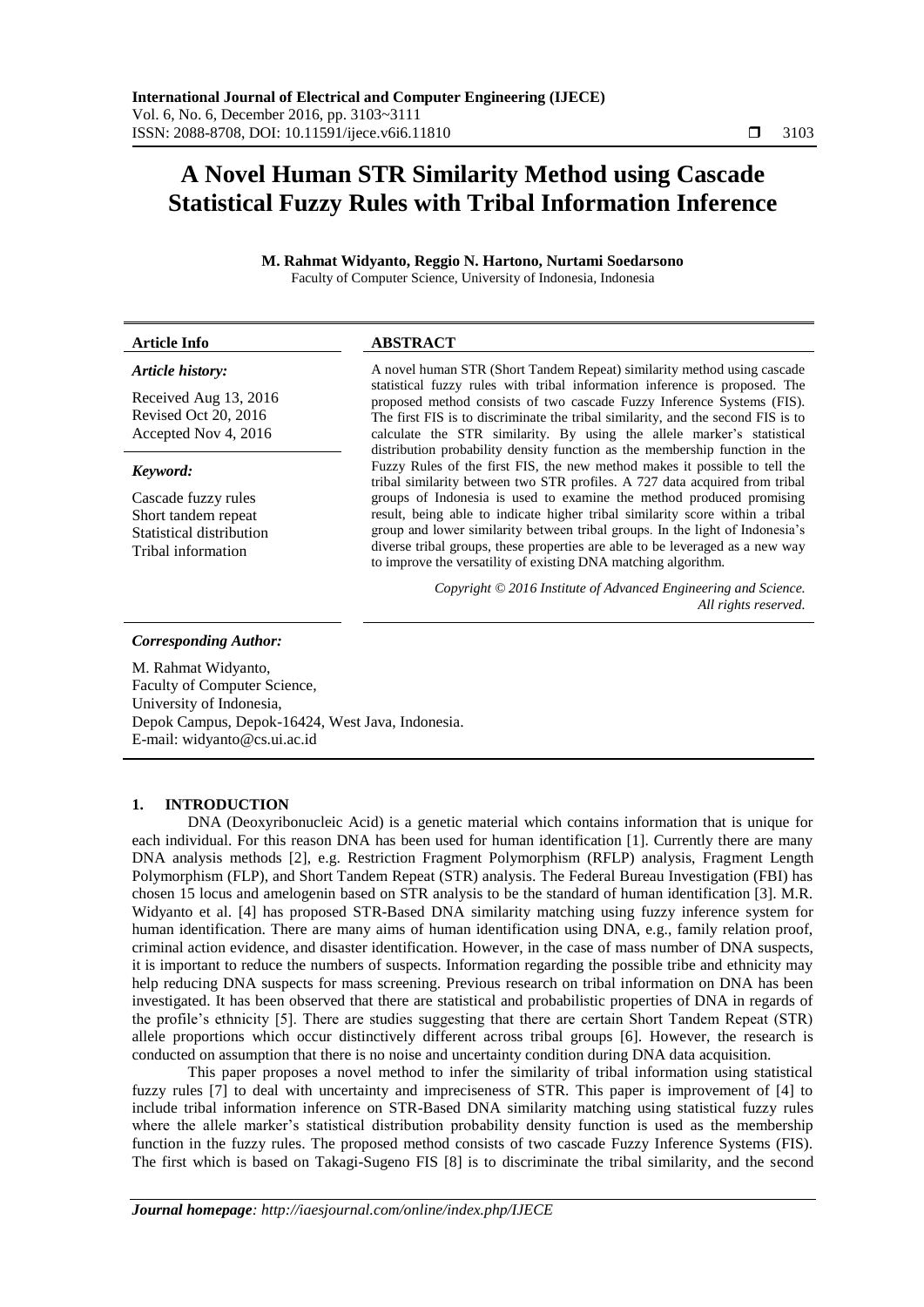which is based on Mamdani FIS [9] is to calculate the STR similarity. In the light of Indonesia's diverse tribal groups, these properties are able to be leveraged as a new way to improve the versatility of existing DNA matching algorithm. The experiment on 727 Indonesian DNA profiles shown that the new method is able to differentiate DNA profiles between tribal groups although the data is highly non-discriminative. In Section 2, the Fuzzy STR similarity method is described. In Section 3, the statistical property of tribal inference is explained. In Section 4, the proposed cascade statistical fuzzy inference system with tribal information inference is discussed. Section 5 discusses the experimental results of the proposed method. Conclusion is described in Section 6.

### **2. FUZZY STR SIMILARITY**

DNA Profile is a set of numbers which reflects a person's DNA makeup, in contrast to full genome sequencing. There are many methods to do this work [2], but STR (Short Tandem Repeats) analysis is preferred [3] as used by the United Kingdom and United States. STR analysis counts the repetition count of patterns of two or more nucleotides which are repeated and the repeated sequences are directly adjacent to each other. The idea is to capture the STR value of a few locations in a person's genetic makeup called locus, as illustrated in Figure 1 (Original picture from National Institute of Standards and Technology (NIST)). Previous research has been undertaken to harness the flexibility of Fuzzy Set to the DNA (Deoxyribonucleic Acid) Profile matching's problem. M. R. Widyanto et al. [4] proposed a method to assign fuzzy similarity measure [10] between two allele markers, in contrast to crisp 0 or 1 similarity measure used in conventional STR based DNA profile matching algorithm [11]. The need to have a fuzzy similarity measure is triggered by the fact that STR profiles often showed real-valued numbers as an allele marker value instead of natural numbers. This is supposedly the effect of noise in the process of analyzing the STR profile. Using fuzzy similarity measure, two alleles with small difference will still get a similarity score instead of a crisp 0, which discard the possibility of the two alleles having similarity value although only differ slightly, which could occur because of the noise during DNA data acquisition.



Figure 1. The Locus in Chromosomal Positions

In DNA profile matching problem, for  $M \in \mathbb{N}$ ) amount of individuals, the dataset is described as

$$
\{\boldsymbol{x}_i, \boldsymbol{y}_i\}_{i=1}^M,\tag{1}
$$

where  $x_i$  is a vector of DNA profile evidence and  $y_i$  is a vector of DNA profile reference. The vector  $x_i$  and  $y_i$  are the  $N(\in \mathbb{N})$  dimensional vector consisting of the value of 15 loci without amelogenin as has been used by Federal Bureau of Investigation (FBI) [3].

Value of every DNA loci is represented by fuzzy number (as shown by Figure 2) where the fuzziness value is set to be 0.4 through experiments [4] and the center of the fuzziness  $x_i$  is the value of the corresponding loci. The similarity value [10] between an allele of DNA profile evidence and DNA profile reference is given by

$$
\mu(x_j, y_j) = \frac{\frac{1}{2}((x_j + 0.2) - (y_j - 0.2))}{((x_j + 0.2) - x_j)} \in [0, 1],
$$
\n(2)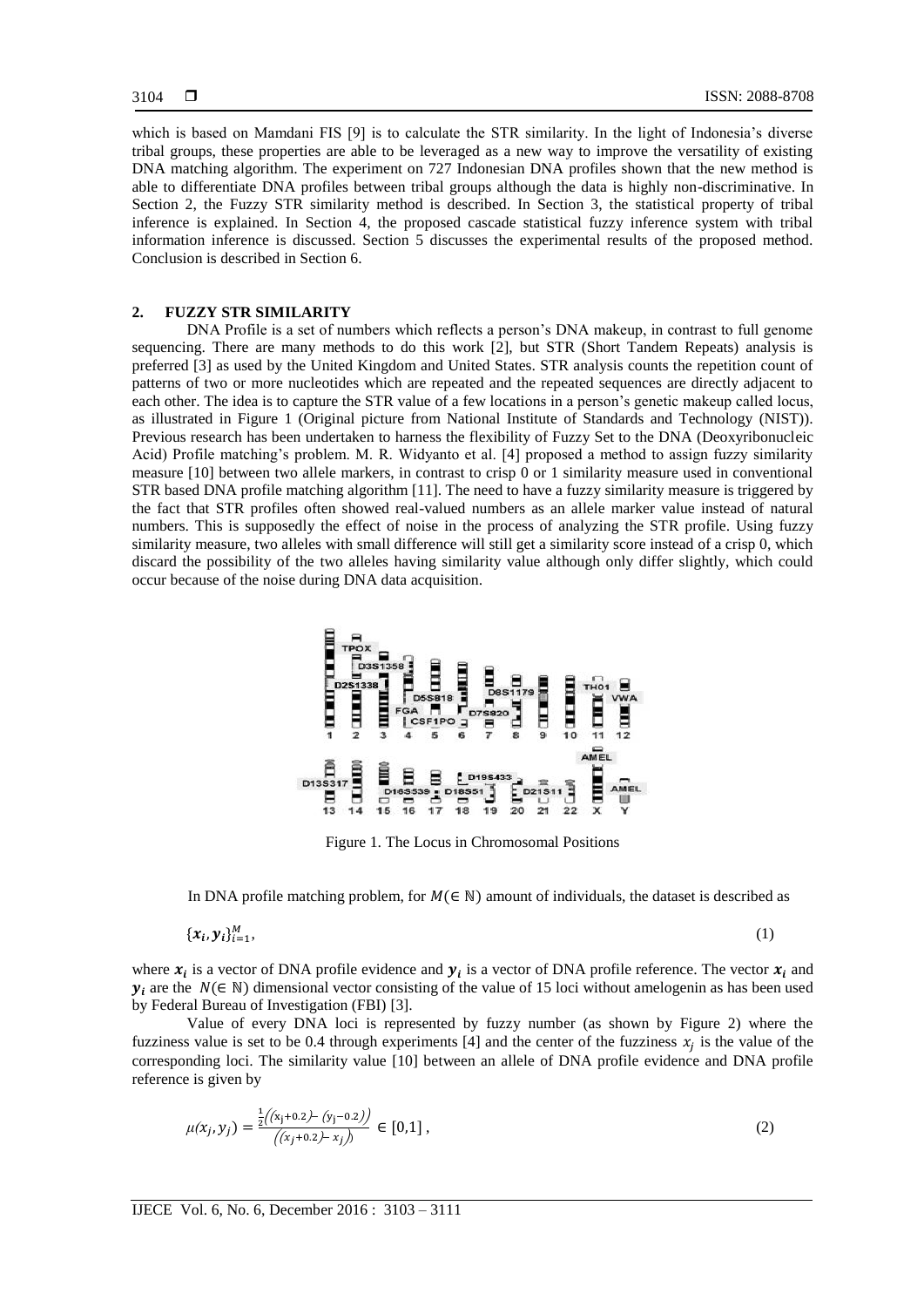where  $x_i \in \mathbb{R}$  is the value of the *j*-th loci of the DNA profile evidence and  $y \in \mathbb{R}$  is the value of the *j*-th loci of the DNA profile reference. Further by breaking down the formulation through doing simple multiplication operations, it is obtained

$$
\mu(x_j, y_j) = \frac{\frac{1}{2}(x_j - y_j + 0.4)}{0.2} \tag{3}
$$

And by dividing and multiplying the coefficients, finally the simple linear form is begotten

$$
\mu(x_i, y_j) = 2.5x_j - 2.5x_j + 1. \tag{4}
$$

The similarity between two DNA alleles is thus calculated as the average of the similarity of the entire locus, which in turn is arithmetic mean, which is expressed as

$$
t_i = \frac{\sum_{j=1}^{N} \mu(x_j, y_j)}{N},\tag{5}
$$

where  $t_i$  is the value of similarity between DNA profile evidence and DNA profile reference of the  $i$ -th individual. The next step to obtain the STR similarity value is to calculate the similarity between  $t_i$  and  $r_i$  $(\in \mathbb{R})$  which is the family reference value of the *i*-th individual through Mamdani FIS [9] which consist of 9 rules as follow.

1. If  $t_i$  is *low* and  $r_i$  is *low* then STR Similarity is *low*,

2. If  $t_i$  is *low* and  $r_i$  is *medium* then STR Similarity is *low*,

- 3. If  $t_i$  low is and  $r_i$  high is then STR Similarity is *medium*,
- 4. If  $t_i$  medium is and  $r_i$  is low then STR Similarity is *medium*,
- 5. If  $t_i$  is *medium* and  $r_i$  is *high* then STR Similarity is *medium*,
- 6. If  $t_i$  is *medium* and  $r_i$  is *high* then STR Similarity is *medium*,
- 7. If  $t_i$  is *medium* and  $r_i$  is low then STR Similarity is *medium*,
- 8. If  $t_i$  is *high* and  $r_i$  is *medium* then STR Similarity is *medium*,
- 9. If  $t_i$  is *high* and  $r_i$  is *high* then STR Similarity is *high*.



Figure 2. Fuzzy Similarity between Two Locus

For the antecedent the fuzzy membership function for *low*, *medium*, and *high* are given by Figure 3. The low membership function value is 1 when  $t_i$  is 0 until 0.18, and become 0 when  $t_i$  is 0.3. The *medium* membership function has its peak at  $t_i$  is 0.35 and having zero value at  $t_i$  is 0.2 and 0.5. The *high* membership function has zero value at  $t_i$  is 0.4 and 1 at  $t_i$  is 0.5 until 1.

For the consequent the fuzzy membership function for *low*, *medium*, *high* are given by Figure 4. The *low* membership function value is 1 when similarity is 0, and becomes 0 when similarity is 0.4. The *medium* membership function has its peak at similarity is 0.5 and has zero value when similarity is 0.3 and 0.8. The *high* membership function has zero value at similarity is 0.8 and 1 at similarity is 1.

*A Novel Human STR Similarity Method Using Cascade Statistical Fuzzy Rules .... (M. Rahmat Widyanto)*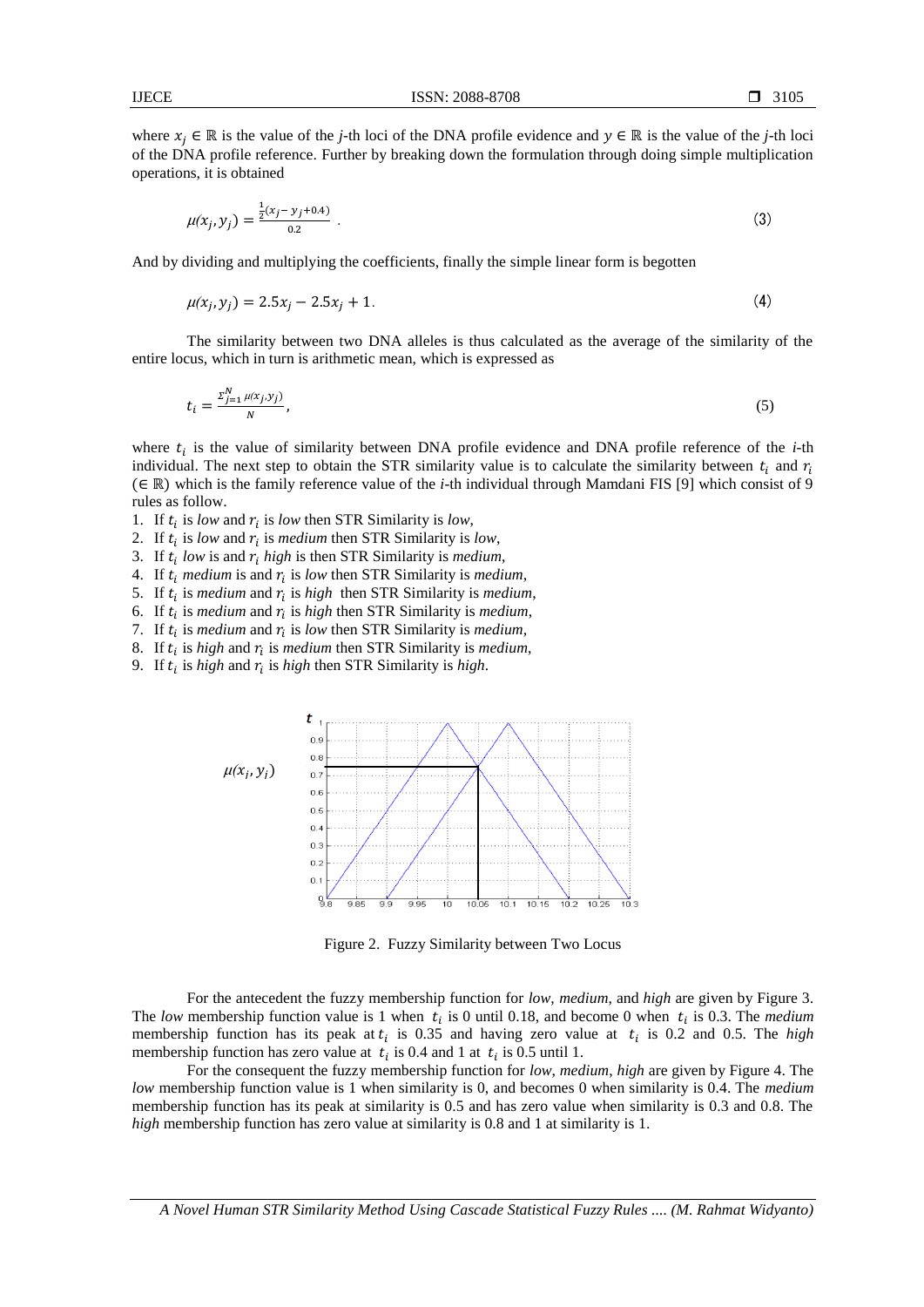

Figure 3. Fuzzy Membership Function for Antecedent



Figure 4. Fuzzy Membership Function for Consequent

#### **3. THE STATISTICS OF TRIBAL INFERENCE**

In forensic science, it has been the standard to profile DNA samples with the Short Tandem Repeat (STR) characteristic of certain loci [11-12]. The Federal Bureau Investigation (FBI) has chosen 15 markers (called locus) and amelogenin based on STR analysis to be the standard for human identification. The standard is called CODIS (Combined DNA Index System) [3], enables a uniform representation of DNA profile and exchange DNA between countries. The 15 locus are CSFF1PO, FGA, TH01, TPOX, VWA, D21S11, D3S1358, D5S818, D7S820, D8S1179, D13S317, D16S539, D18S51, D19S433, D2S1338, plus amelogenin. In the frequent case where no identical STR match is found, any intelligence which could be inferred from the sample is very precious in aiding the investigation, especially in reducing the number of interviews and suspects. Information regarding the probable ethnicity and tribal information of an otherwise totally unknown offender may help investigators to look for targets and setting priorities for mass screening or interviews [3]. One of the information that could be inferred is the tribal information of the person from which the DNA sample is profiled. There have been a lot of studies concerning the variation of the STR profile proportion between tribal populations [13-14]. In one study, Gill et al. [15] have described distributions for three tribal groups employing four different single locus probes. The confirmation that the technique in [15] can provide qualified indications, but not tribal categorical conclusions are given, it has been described by Evett et al. [6]. In contrast, in this paper, the novel method to infer tribal information of a person is proposed.

#### **4. THE PROPOSED TRIBAL INFERENCE**

The development of the Fuzzy Inference System (FIS) for the DNA profile matching was focused on how to infer statistically useful information from the DNA profiles. The idea of the proposed method is to incorporate the statistical property of Probability Density Function of the distribution of allele markers of certain tribal information and incorporate the calculation using Takagi-Sugeno FIS [8]. Figure 5 shows the overview of how the algorithm is carried out. Start step is to compare the DNA profile evidence with DNA profile reference from DNA database. If all references have not been checked, pick the next reference profile. If all loci have not been compared then compare the next loci using the proposed FIS. If all locus have been compared, then check whether all references have been checked or not. If all references have been checked then calculate the average tribal similarity. After that, calculate the aggregate tribal similarity value.

The proposed FIS can be configured to use as many profiles as intended, and therefore giving the investigator the flexibility in testing different tribal groups. The following explains in detail the walkthrough of the framework that is embodied in the proposed FIS, which uses the allele marker's distribution as membership function. And then adjust the settings of the Takagi-Sugeno FIS and perform some calculations to obtain the value that reflects the tribal information similarity between two STR-Based DNA profiles. The hypothesis in embedding the tribal information inference in the proposed FIS is to somehow incorporate the statistical property of the tribal characteristic so that the tribal information is not lost in the STR similarity calculation. It has been noted that although M. R. Widyanto et al [4] were adequate in assigning a fuzzy similarity measure between two alleles, the statistical information regarding the two profile's tribal information is lost. This lost information is what the system is trying to regain. Initial statistical analysis of the DNA profiles showed an interesting pattern. It seems that the allele markers' probability distributions within a tribal group form a Gaussian distribution with different standard deviations between tribal groups.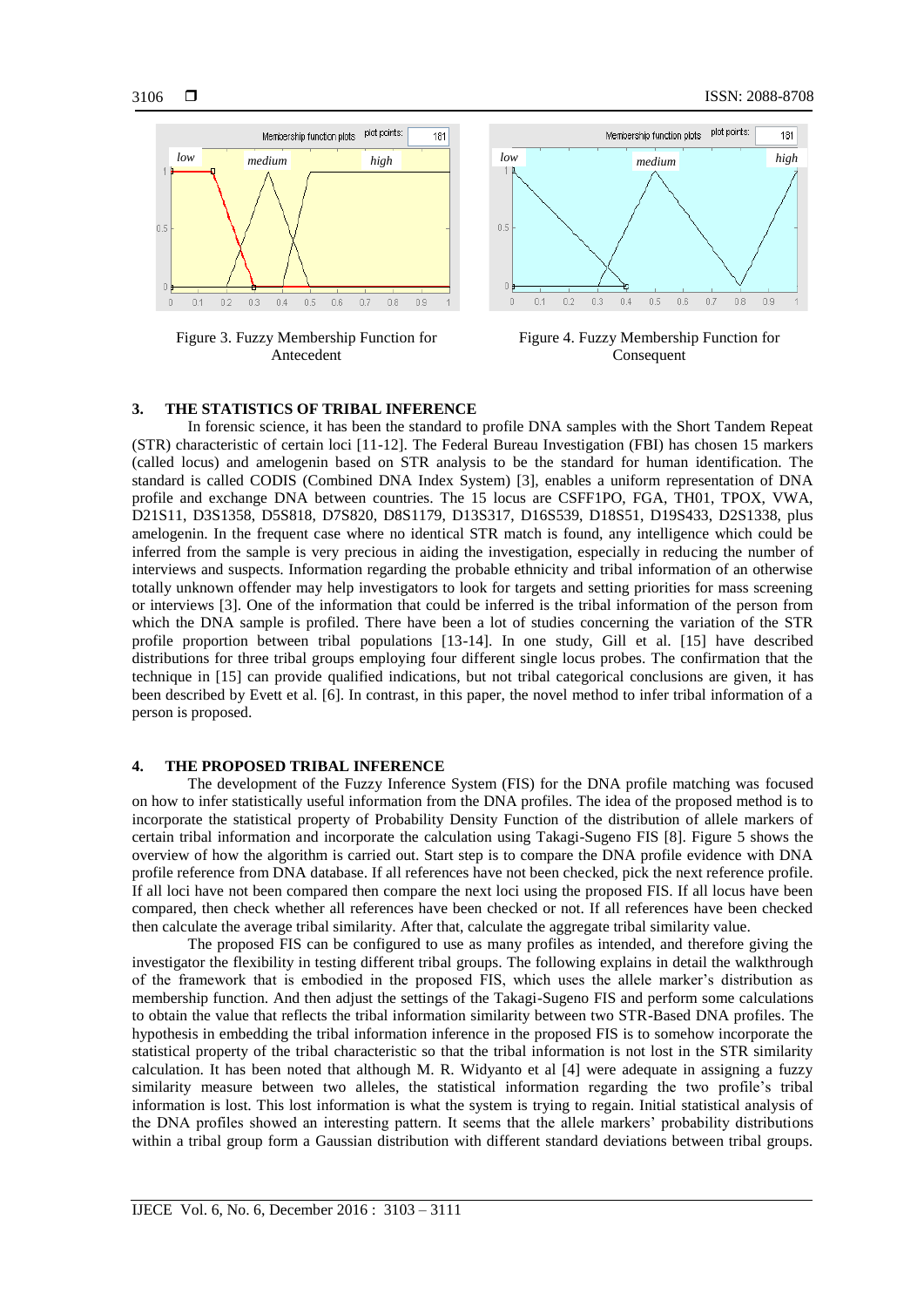Figure 6 depicts the plot of the distribution of the D19S433 allele markers of a tribal group in Indonesia i.e. Javanese.



Figure 5. The Overview of the Tribal Information Inference



Figure 6. The Gaussian distribution of Allele Marker Value

Although it has been said that each tribal group has their unique allele distribution, there is a caveat that the difference in their distribution is very tight and hardly discriminative. Taking this statistical property, the logical hypothesis is to embed this Gaussian Probability Density Function (PDF) as the membership function in the proposed FIS that is built. This way, the Gaussian function acts similar to a membership function that assign a value to an allele marker, to which tribal group it belongs to. The Gaussian PDF is described as

$$
f(x_j) = ae^{-\frac{(x_j - b)^2}{2c^2}}
$$
 (6)

Where in the light of the statistical information,  $a = 1$ ,  $b \in \mathbb{R}$  is the mean of the distribution (the peak of the curve), and  $c \in \mathbb{R}$  is the standard deviation of the distribution. Figure 6 shows how the Gaussian membership function generated from the average and standard deviation of the data fits the marker distribution of the allele marker (marked by the spiky line fluctuations), thus modeling the probability density

*A Novel Human STR Similarity Method Using Cascade Statistical Fuzzy Rules .... (M. Rahmat Widyanto)*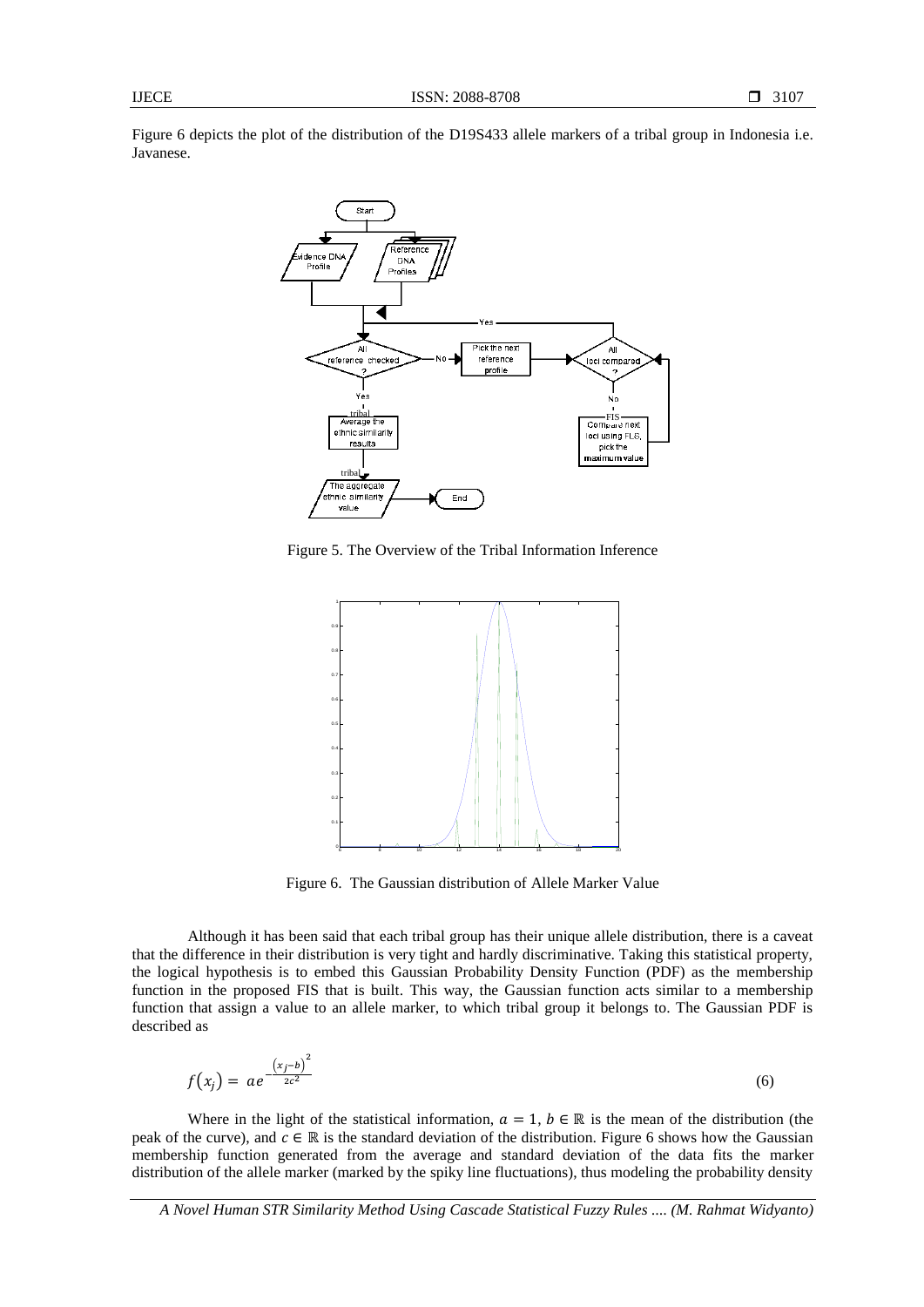function. Apparently, this approach could assign a membership value, or in this case, the probability that a marker value  $x_i$  falling within the Gaussian interval belongs to a particular tribal group. Figure 7 shows the discrete distribution of statistical tribal data: raw data and Figure 8 shows the adjusted discrete distribution of statistical tribal data: after natural adjustment.



Figure 7. The Discrete Distribution of Statistical Tribal Data: Raw Data



Figure 8. The Adjusted Discrete Distribution of Statistical Tribal Data: After Natural Adjustment

The proposed method consists of two cascade Fuzzy Inference Systems (FIS). The first which is based on Takagi-Sugeno FIS [8] is to calculate the tribal similarity, and the second that is based on Mamdani FIS [9] is to calculate the STR similarity. The Takagi-Sugeno FIS takes two inputs and two outputs, with the first output being the input for the second FIS and the second output is the tribal similarity that indicates how close the control profile and the query profile ethnically. This is in contrast to previous existing DNA matching algorithms which only produce one STR similarity score [4]. The tribal similarity score is only useful when the evidence profile is compared to a group of reference profiles whose ethnicity is known beforehand. Figure 9 shows the arrangement of the FIS.



Figure 9. The Configuration of the Takagi-Sugeno FIS

#### **5. EXPERMENTAL RESULTS**

To examine the discriminating ability of the proposed fuzzy inference system (FIS), a prototype is implemented and an experiment using a real dataset containing 727 profiles from the people of Indonesia is conducted. The proposed cascade Fuzzy Inference System (FIS) is implemented in Microsoft .NET platform using C# as the programming language and using Visual Studio 2015 IDE. The database is stored in a MySQL DBMS storing 727 profile data. The Fuzzy Logic Library is based on FuzzyLogicLibrary (http://fuzzynet.sourceforge.net/), modified to some extent to support the features used in the FIS design which is previously unavailable in the default package. The database is accessed and mapped using the ORM Vici Coolstorage [\(http://viciproject.com/\)](http://viciproject.com/).

## **5.1. STR Similarity Experiment Design**

The first experiment is to examine the STR Similarity performance by comparing the proposed Cascade FIS, the previous Fuzzy Short Tandem Repeat (STR) Similarity [4], and the conventional STR match [11]. The data is 727 of Indonesia STR Based DNA profiles. The experiment is design to calculate the similarity between each STR profile with his or her family STR profile i.e. father or mother or sibling available in the database. If the STR similarity is greater than 0.5 then the family relationship is correct otherwise false. The Table 1 below shows the correctness percentage of the three methods compared. The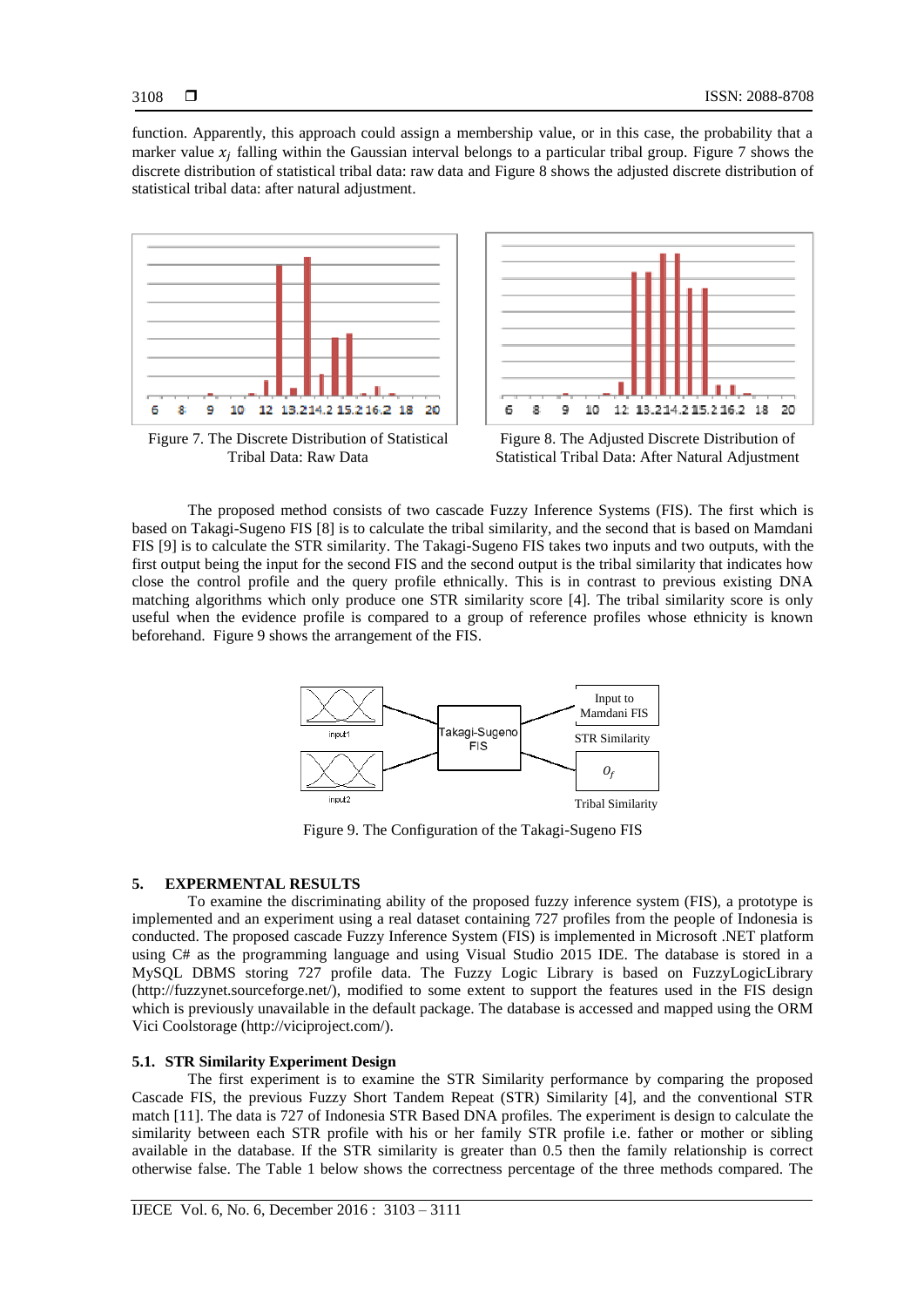IJECE ISSN: 2088-8708

table shows that the proposed method achieves the accuracy of 100%, meanwhile the previous Fuzzy STR Similarity method [4] also achieves the accuracy of 100%. In contract, the conventional STR match [11] only achieves 76.3% accuracy. This is supposedly the effect of noise in the process of analyzing the STR profile. The false calculation is due to the crisp calculation where two locus having slightly differ value got similarity score 0. Using fuzzy similarity measure, two alleles with small difference will still get a similarity score instead of a crisp 0. The result shows that the proposed Cascade Fuzzy Inference system does not under-grade the performance or previous Fuzzy STR Similarity as has been proposed in [4]. Moreover, the proposed Cascade Fuzzy Inference System is able to calculate the tribal similarity which cannot be found in the previous method. The experiment on how the experiment of the proposed method in calculating tribal similarity is discussed in the next sub-section.

Table 1. Correctness Percentage of Family Relationship Similarity

| Compared Method                                | Correctness Percentage |
|------------------------------------------------|------------------------|
| The proposed Cascade Fuzzy<br>Inference System | 100\%                  |
| The previous Fuzzy STR<br>Similarity [4]       | 100\%                  |
| The conventional STR Match [11]                | 76.3%                  |
|                                                |                        |

#### **5.2. Tribal Similarity Experiment Design**

The experiment objective is to see whether the proposed Tribal Similarity is able to indicate correctly that profiles which belong to different tribal groups should get lower tribal similarity score than those which belong to the same tribal group. This was done by first labeling the profiles to two separate groups, those who belong to tribal group *A*, and those which do not belong to group *A*. Then, every profile from each of the tribal groups was compared in different ways as illustrated in the diagrams below and the statistics of tribal similarity score results are observed.A total of 727 profiles were available, with 398 profiles known to be of Javanese tribal group. The rest of the profiles' ethnicity was unknown, so they were tested against the Javanese profiles. There were three modes of testing i.e. every Javanese compared against every Javanese, all non-Javanese against the Javanese, and every profile against themselves. Profiles with known ethnicity were needed as control group because the model assumes known ethnicity of the profile being used as comparison. For all the 3 modes of experimental comparison, various types of membership function discussed in the previous section are used in the experiments to see which one is most suitable for this particular statistical classification problem. The tables in the following show the experimental results. Naturally it would expected that the result from the same tribal group to score higher than those from different tribal group. Each modes and types of testing produce different results and the similarity scores of all the test within a mode is thenaveraged to see how good it is generally.

Table 2 shows tribal similarity average, max, and mean value.

Table 2. Tribal Similarity Average, Max, and Mean Value

| <b>Continuous Form</b>        |         |         |         |          |
|-------------------------------|---------|---------|---------|----------|
|                               | Mode 1  | Mode 2  | Mode 3  | л        |
| Average                       | 0.89742 | 0.39634 | 0.59658 | 0.50108  |
| Max                           | 0.92329 | 0.52076 | 0.6214  | 0.40253  |
| Min                           | 0.5905  | 0.19099 | 0.2909  | 0.399951 |
| Discrete Form                 |         |         |         |          |
|                               | Mode 1  | Mode 2  | Mode 3  | Λ        |
| Average                       | 0.78958 | 0.38558 | 0.58674 | 0.404    |
| Max                           | 0.88685 | 0.58182 | 0.68333 | 0.30503  |
| Min                           | 0.5908  | 0.28778 | 0.28864 | 0.30302  |
| <b>Adjusted Discrete Form</b> |         |         |         |          |
|                               | Mode 1  | Mode 2  | Mode 3  | Λ        |
| Average                       | 0.92436 | 0.19038 | 0.59153 | 0.73398  |
| Max                           | 0.98764 | 0.58242 | 0.68395 | 0.40522  |
| Min                           | 0.60337 | 0.10023 | 0.20112 | 0.50314  |

The ∆ column shows the difference of the similarity score between Mode 1 and 2. The positive **∆**  value confirmed the correctness of the proposed Takagi-Sugeno FIS. The benchmark is, the bigger the difference, the better discriminated are the profiles. The result shows that the use of discrete form of membership function to model the distribution of the allele markers resulted in averagely lower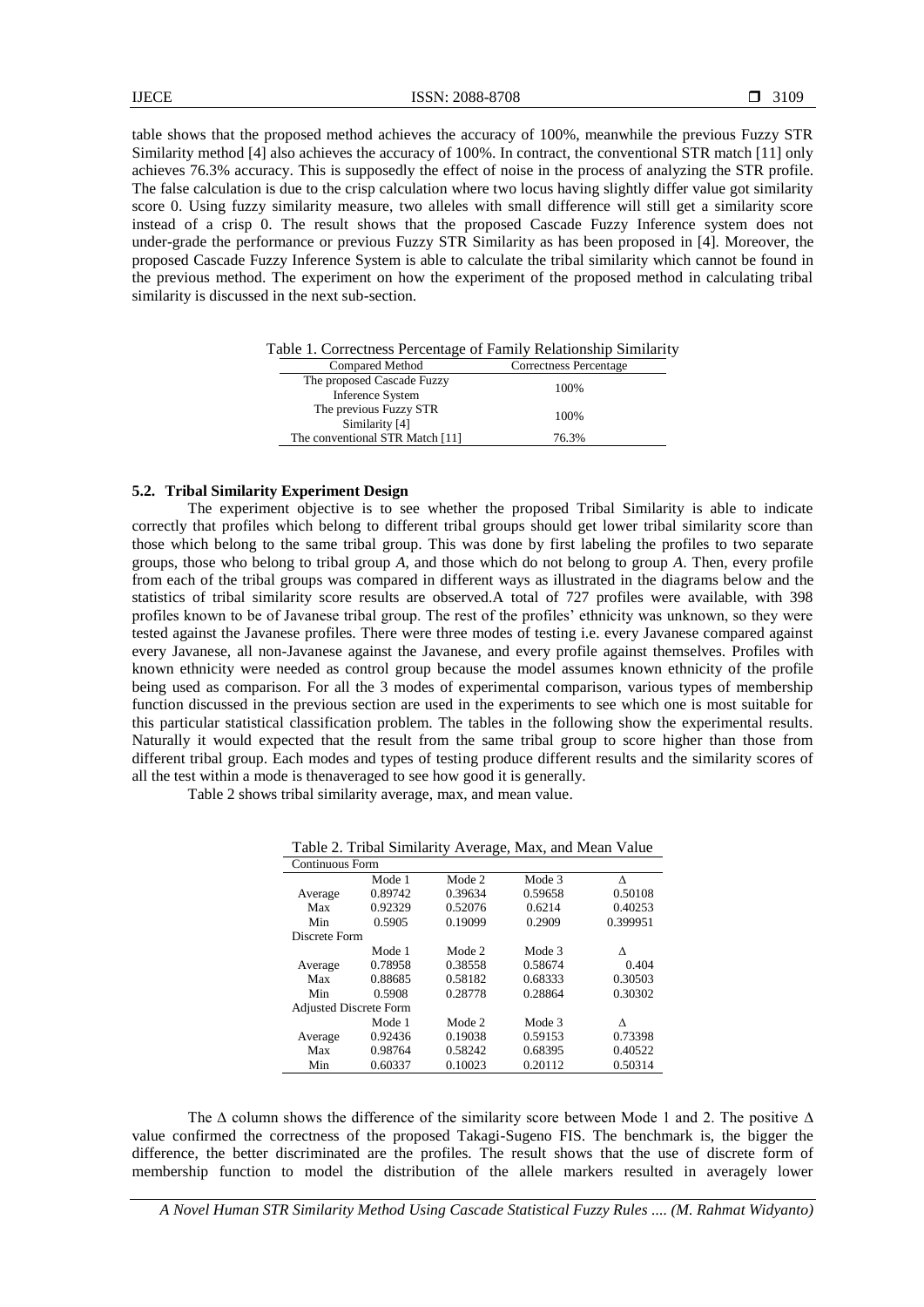discrimination of the profiles. However when adjusted, the results showed up a significant improvement. The most important thing is, the result shown that the proposed method of applying Takagi-Sugeno FIS with three different membership functions has excellent results.

#### **5. CONCLUSIONS**

A novel human STR (Short Tandem Repeat) similarity method using cascade statistical fuzzy rules with tribal information inference is proposed. The proposed method consists of two cascades Fuzzy Inference Systems (FIS). The first FIS is to discriminate the tribal similarity, and the second FIS is to calculate the STR similarity. By using the allele marker's statistical distribution probability density function as the membership function in the Fuzzy Rules of the first FIS, the new method makes it possible to tell the tribal similarity between two STR profiles. A 727 data acquired from tribal groups of Indonesia is used to examine the method produced promising result. In the first experiment the proposed method achieves 100% accuracy in recognizing family relationship which is the same performance compared to the previous Fuzzy STR Similarity method. In contract, the conventional STR match only achieves 76.3% accuracy. This is supposedly the effect of noise in the process of analyzing the STR profile. However the proposed method is able to calculate Tribal Similarity that cannot be performed by the previous Fuzzy STR Similarity. In the light of Indonesia's diverse tribal groups, these properties of the proposed method are able to be leveraged as a novel and new way to improve the versatility of existing DNA matching algorithm.

#### **REFERENCES**

- [1] H. Kitakami, et al., "Yamato and Asuka: DNA Database Manag.ement System," Proc. of 28<sup>th</sup> Annual Hawaii Int. *Conf. on System Sciences*, 2005.
- [2] R. C. Michaelis, *et al.*, "A Litigator"s Guide to DNA: From the Laboratory to the Courtroom," Elsevier Academic Press, 2008.
- [3] C. M. Ruitberg, *et al.*, "STRBase: A Short Tandem Repeat DNA Database for the Human Identity Testing Community," *Nucleid and Acid Research*, vol/issue: 29(1), 2001.
- [4] M. R. Widyanto, *et al.*, "Various defuzzification methods on DNA similarity matching suing fuzzy inference system," *Journal of Advanced Computational Intelligence & Intelligent Informatics*, vol/issue: 14(3), 2010.
- [5] A. L. Lowe, et al., "Inferring ethnic origin by means of an STR profile," *Forensic Science International*, vol/issue: 119(1), 2001.
- [6] I. W. Evett, *et al.*, "An investigation of the feasibility of inferring ethnic origin from DNA profiles," *J. Forensic Sci*, vol/issue: 32(4), 1992.
- [7] Z. Liu and H. X. Li, "A probabilistic fuzzy logic system for modeling and control," *IEEE Trans Fuzzy Systems*, vol/issue: 13(6), pp. 848- 859, 2005.
- [8] M. Sugeno, "Industrial applications of fuzzy control," Elsevier Science Pub. Co., 1985.
- [9] E. H. Mamdani, "Application of fuzzy algorithms for control of simple dynamic plant," *Proc. of the Institution of Electrical Engineers*, vol/issue: 121(12), 1974.
- [10] G. Taofik and D. Benslimean, "Fuzzy Similarity Measure," Springer, 2006.
- [11] J. M. Butler, "STRBase and Information Resources on Forensic DNA," National Institute of Standards & Technology – U.S. Dept of Commerce, 2012.
- [12] T. M. Clayton, et al., "Analysis and interpretation of mixed strains using DNA STR profiling," *Forensic Science International*, vol/issue: 91(1), 1998.
- [13] J. M. Butler, "Forensic DNA Typing: Biology and Technology Behind STR Markers," Academic Press, 2001.
- [14] X. Fosellaa, *et al.*, "Assigning individuals to ethnic groups based on 13 STR loci," *Proc. of International Congress Series*, pp. 1261, 2004.
- [15] M. Graydon, et al., "Inferring ethnicity using 15 autosomal STR loci—Comparisons among populations of similar and distinctly different physical traits," *Forensic Science International: Genetics*, vol. 3, pp. 251–254, 2009.

# **BIOGRAPHIES OF AUTHORS**